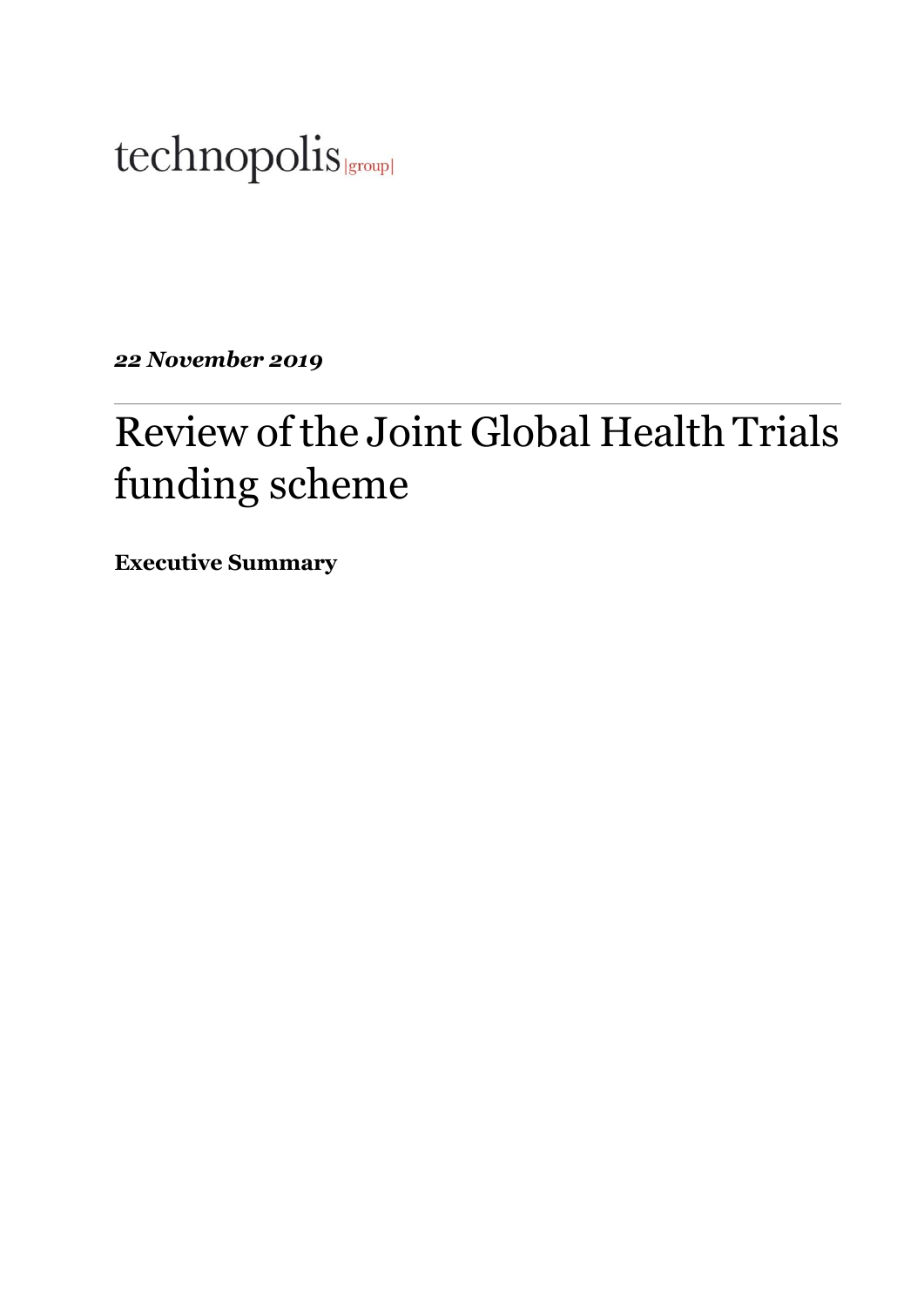# **Review of the Joint Global Health Trials funding scheme**

Executive Summary

technopolis |group| November 2019

Peter Varnai

Maike Rentel

Anoushka Davé

Kelly Simpson

Costanza Tiriduzzi

Emma Pottinger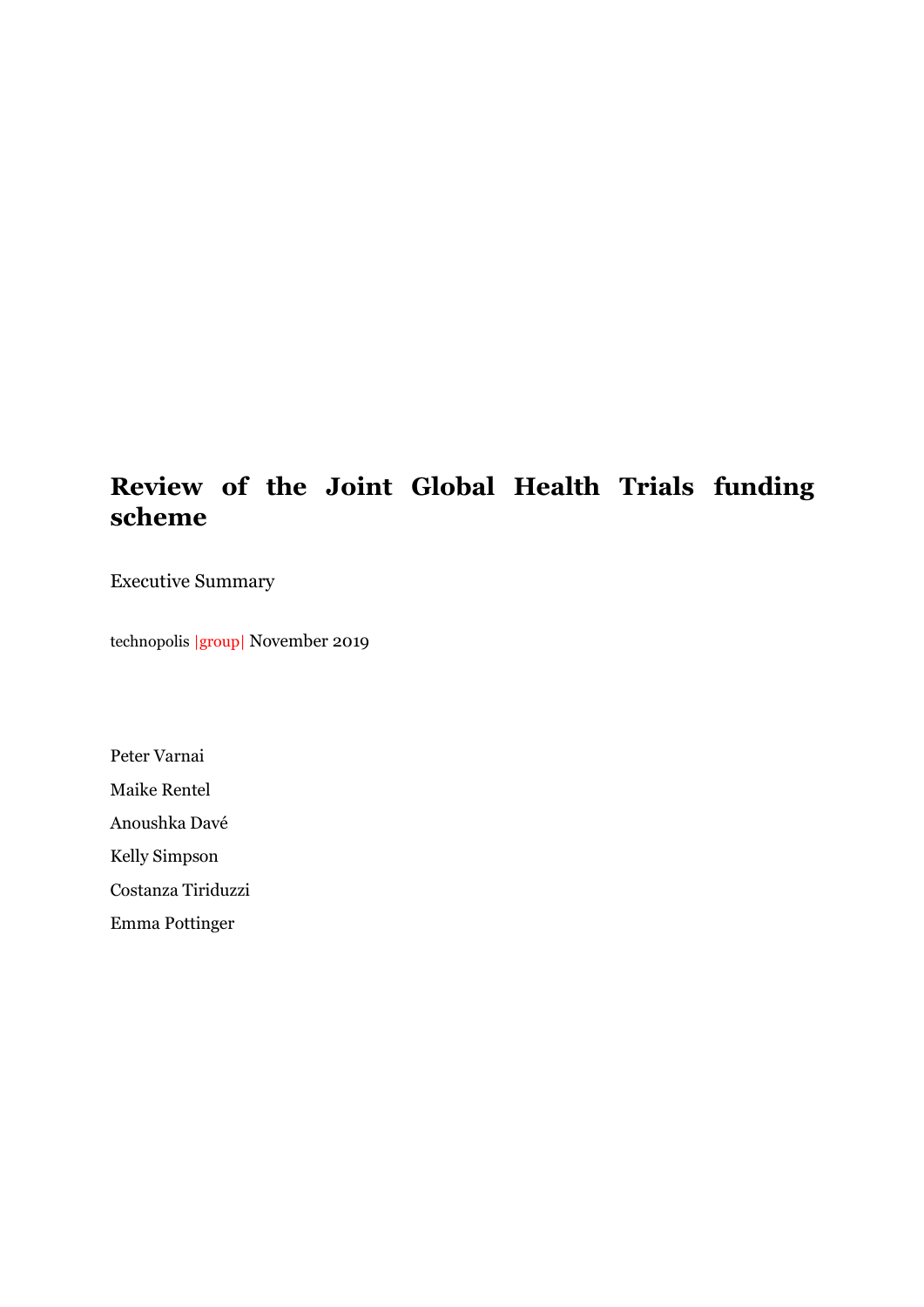## Executive summary

The Joint Global Health Trials funding scheme (JGHT) was established in 2009. It is a partnership of four funders, the UK Medical Research Council (MRC), the Department for International Development (DfID), Wellcome and the Department for Health and Social Care (DHSC). The overall aim of the JGHT is to support the best proposals to generate new knowledge about interventions that promise to contribute to the improvement of health in low- and middle-income countries (LMICs), addressing a major cause of mortality or morbidity.

The funders commissioned an external review to understand the impact of the JGHT scheme, its potential for future impact and to inform the design of future funding programmes. The review was carried out by Technopolis from October 2018 to October 2019, information by desk research, database analysis, and consultations through surveys and interviews with Principal Investigators (PIs), coinvestigators, and global health experts and funders ('Key opinion leaders').

The evidence reviewed demonstrates that the JGHT is delivering on its core aim and has achieved tangible outcomes and impacts: JGHT-funded research has generated new knowledge about interventions which in turn are starting to contribute to improving health in LMICs.

#### *Overview of the JGHT portfolio*

The scheme includes two strands of funding through annual calls: *Full trial awards*, which support latestage and health intervention trials (Phase III/IV) to evaluate efficacy and effectiveness, and – starting from Call 5 – *Development awards*, which enable studies to carry out formative work preparing for a full trial.

In Calls 1-7, the JGHT scheme funded a portfolio of 63 full trial and 33 development awards (of which 28 and 22 had closed by June 2019, respectively), representing an investment of £138.8m. Research addressed a broad range of health issues, with strong emphasis on infectious diseases in the earlier calls, and an increase in mental health research from Call 5. Trial sites are located in 47 countries; 75% of trials include sites in Africa, 30% of trials have sites in Asia, and 8% in Central and South America.

The largest share of full trial awards (63%) were led by principal investigators (PIs) affiliated with institutions located in high-income countries (HICs), compared to 13% of awards led by researchers from LMIC institutions and 24% led by researchers at 'joint units' (programmes or institutes funded by organisations from HICs located in LMICs1). Around one third of awards was led by female PIs.

The majority of PIs engaged with policy makers during the design and/or implementation of the project (87% of PIs of full trials and all development awards surveyed). 39% of PIs interviewed had engaged with community groups and advisory boards, community leaders, and individuals such as patients who shared their experiences. Several researchers highlighted the importance of joint units in this respect, as these have established engagement structures which researchers are able to draw on.

#### *The JGHT is delivering against its policy and health objectives*

Research funded by the JGHT has influenced policy and led to health outcomes.

Of the 28 closed full trial awards, 32% have resulted in policy influence, and a further 36% have a high potential for success, based on the trials' findings and the level of stakeholder engagement by the study team. Three of these trials provided important evidence by informing decisions to *not* change a policy or implement an intervention. In addition, three active full trials have already influenced policy. Policy outcomes included direct influence on the World Health Organisation (WHO) guidelines; addition of

<sup>1</sup> Joint units include: KEMRI Wellcome Trust Research Programme, Kenya; Mahidol Oxford Research Unit, Thailand; Malawi-Liverpool-Wellcome Trust Clinical Research Programme, Malawi; Mwanza Interventions Trials Unit, Tanzania; MRC Unit The Gambia; MRC/UVRI Uganda Research Unit, Uganda; Oxford University Clinical Research Unit, Vietnam.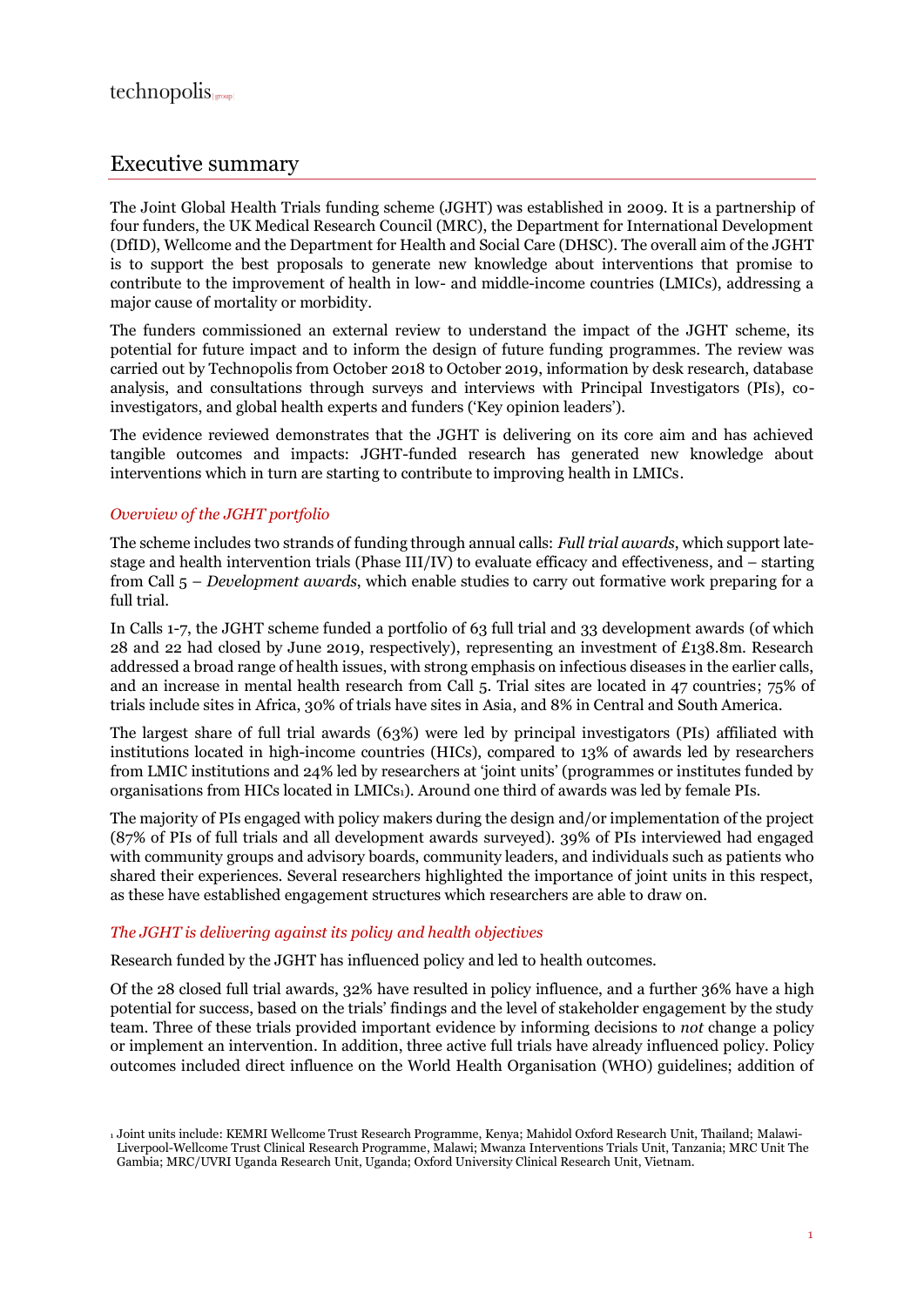### technopolis

products to the WHO Essential Medicines list; influence on WHO policies in other ways, e.g. lending confidence to a guideline under scrutiny, uptake into a best practice strategy paper; influence on national policies; and influence on strategy of international donors and shifting funding priorities.

Nine full trials and one development award likely led to the implementation of a health intervention. Four interventions were recommended by WHO guidelines, at least two of which have been purchased by governments via the Global Fund. Four further interventions have been, or are starting to be, implemented by national governments as part of public health programmes. One intervention is being implemented by an NGO with support from the national government.

In addition, the implementation of JGHT-funded research itself has led to direct and indirect benefits, e.g. through improved standard of care and access to care, education and awareness, for study participants and the wider community. For example, two trials alone have led to direct health benefits for around 450,000 trial participants.

Four key enablers of policy and health outcomes arising from JGHT-funded research were identified:

- The topic of the trial is timely and under debate in the policy arena, and hence key policy makers have strong interest in the research evidence.
- The trial addresses a neglected health issue, and little research evidence was available before the trial. The trial thus substantially increased the level of robust evidence on which to base policy decisions.
- Collaboration with policy makers and key stakeholders in the health system during research planning and implementation, e.g. by embedding the trial within local health programmes.
- Active engagement with policy makers to inform and influence relevant policies. This is facilitated by researchers holding advisory functions, e.g. as members of guideline committees, or key policy makers holding advisory functions related to the research, e.g. as members of the trial steering committee.

#### *The JGHT is funding high-quality research, leveraging additional funding, building capacity, and fostering collaboration*

The majority of the 28 closed full trial awards have either published the main trial findings $2(20)$ , submitted them for review (3), or are in the final analysis stage, indicating a high trial completion rate of 89%. 60% of JGHT awards reported on Research Fish that they had received substantial additional funding (co-funding and follow-on funding), capturing around £160m in total. Most of this funding was provided by Wellcome, EDCTP, NIHR, BMGF and US NIH<sup>3</sup> (in order).

Of 22 closed development awards funded so far, at least 23% have led to full trials - one funded by the JGHT, and four by other funders, including DfID, US NIH and EDCTP.

JGHT-funded research has built capacity, in HICs and LMICs, and fostered collaboration. 82% of coinvestigators from full trial and development awards (140 of 170) felt that the JGHT-funded project had positively impacted their scientific knowledge, and 50% indicated their knowledge of local health needs had improved. Publications of main findings of full trial awards named investigators affiliated with 106 distinct institutes; over half of these institutions were located in LMICs (57), indicating a high level of involvement in the delivery of the trials. The lead authors of a quarter of publications (27%) were based at LMIC institutions, comparable to the shares of lead authors affiliated with joint units (31%), and institutions in HICs (27%). JGHT awards have also led to new collaborations (e.g. as reported by 50% of co-investigators) and allowed researchers to start participating in collaborative networks (30%).

<sup>2</sup> i.e. relating to the primary outcome of the trial

<sup>3</sup> European & Developing Countries Clinical Trials Partnership; National Institute for Health Research; Bill and Melinda Gates Foundation; US National Institutes of Health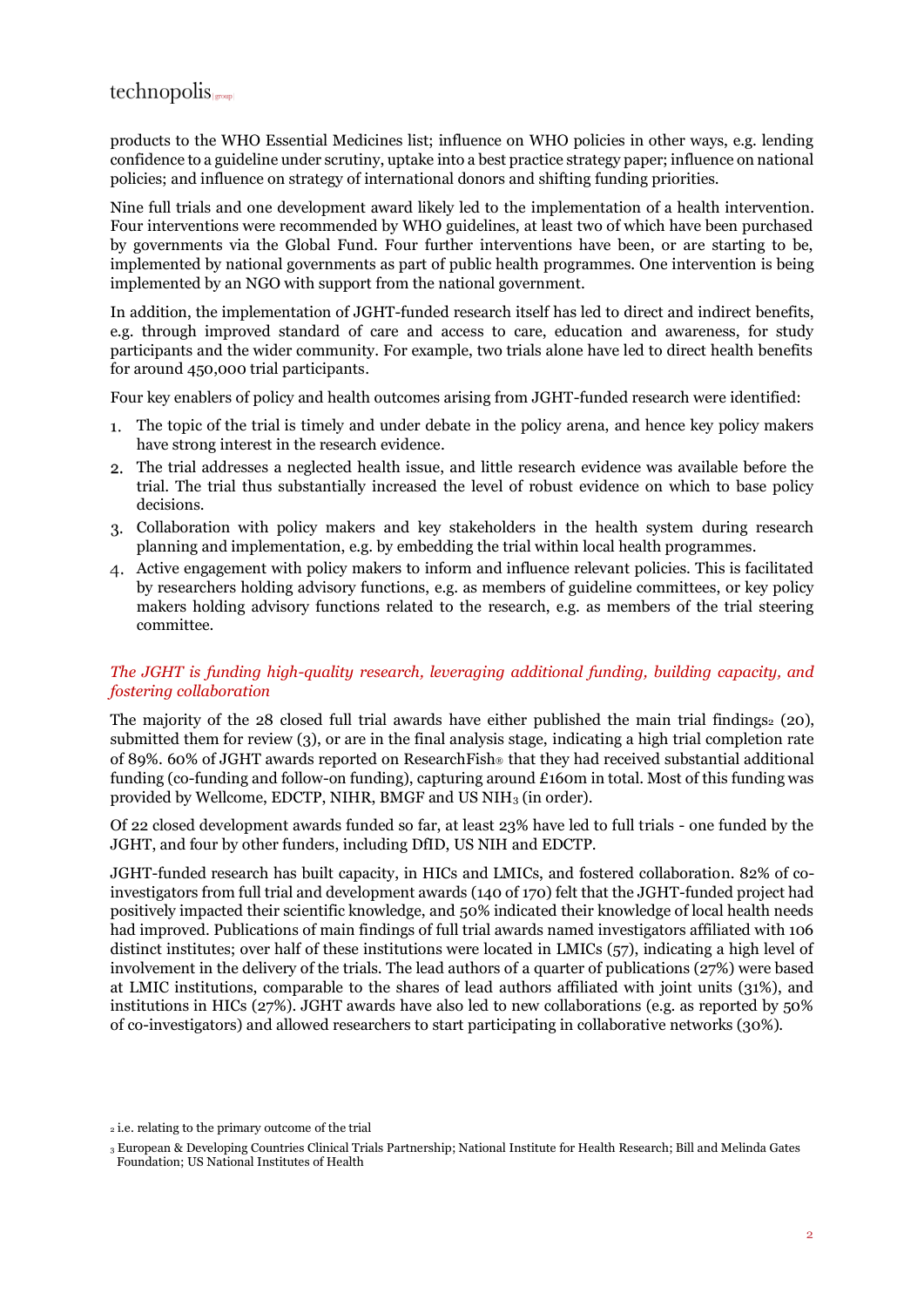### $technopolis_{|group|}$

#### *The design and promotion of the JGHT are appropriate*

Researchers and key opinion leaders were predominantly positive regarding the design and promotion of the JGHT, and no major issues emerged in the consultation. A range of additional activities were highlighted by PIs and co-investigators which the JGHT could support to help it achieve its aims. These included funding for training and other types of research such as implementation and laboratory studies; dissemination and knowledge exchange. Key opinion leaders highlighted the potential for additional support for applicants from LMICs. While researchers appreciated the 'light-touch' monitoring arrangements, many researchers felt that reporting beyond Research Fish ® should be put in place to improve tracking of outcomes and impacts.

Of PIs who described a weakness, 29% considered the amount of funding available insufficient, both in terms of the size of awards and the lack of funding for additional aspects such as dissemination, capacity building or student fellowships (e.g. as provided by the EDCTP and US NIH). Despite the fact that the JGHT calls for proposals do not state a budget or time limit, comments by several researchers indicated that the JGHT is perceived to provide funding of about  $E_2$ -3m for a duration of 3 years.

#### *The partnership of JGHT funders provides added value*

The partnership of JGHT funders is working well. It has resulted in a variety of benefits to both funders and researchers, such as the ability to pool budgets and de-risk investment, closer cooperation and sharing of expertise between funders, and a de-fragmentation of the funding landscape. The partnership is considered to have helped maintain the UK's international leadership in producing high quality research of relevance to LMICs. However, international funders consulted were not aware of the scheme.

#### *The JGHT represents value for money (VfM) in a variety of ways, thereby maximising the impact of the investment*

The JGHT represents value for money (VfM) in a variety of ways, maximising the impact of the investment by its funders. The scheme is acknowledged to fill a gap in the global research landscape and delivers research with strong relevance to health issues of disadvantaged populations in LMICs. This is achieved through a partnership of funders, leading to sharing of expertise and risk and to efficiency gains. Its flexible scheme management approach has enabled trials to complete and thus avoid 'research waste', leading to 89% of closed awards completing trials and publishing their main results. The value generated by the JGHT includes scientific knowledge and capacity, which has contributed to further scientific work and strengthened the wider research ecosystem. In addition, financial benefits have already been achieved or are anticipated based on current award monitoring data:

- Research cost savings achieved from development awards de-risking full trials
- Additional research funding leveraged on the basis of the JGHT award
- Anticipated cost savings for LMIC health systems and improved health outcomes, partly due to increased education and awareness of health issues
- Direct employment effects of researchers, trial staff and supply chains for the UK and LMIC.

#### *Recommendations to increase the value gained from JGHT-funded research*

The review concluded that the JGHT is delivering on its core aim and has achieved tangible outcomes and impacts. Underpinned by the evidence gathered, five recommendations to further increase the value gained from the JGHT-funded research have been developed:

- 1 . Keep the overall design of the JGHT, but clearly communicate the scheme's award parameters to potential applicants, and re-focus researchers on applying for appropriately sized budgets to answer the research question (rather than fitting to the perceived funding envelope).
- 2 . Provide additional support for stakeholder engagement, both pre- and post-award, to avoid challenges during trial implementation and enable pull-through of research findings into policy and practice. This could include small grants for 'partnership workshops' and/or an expansion of the